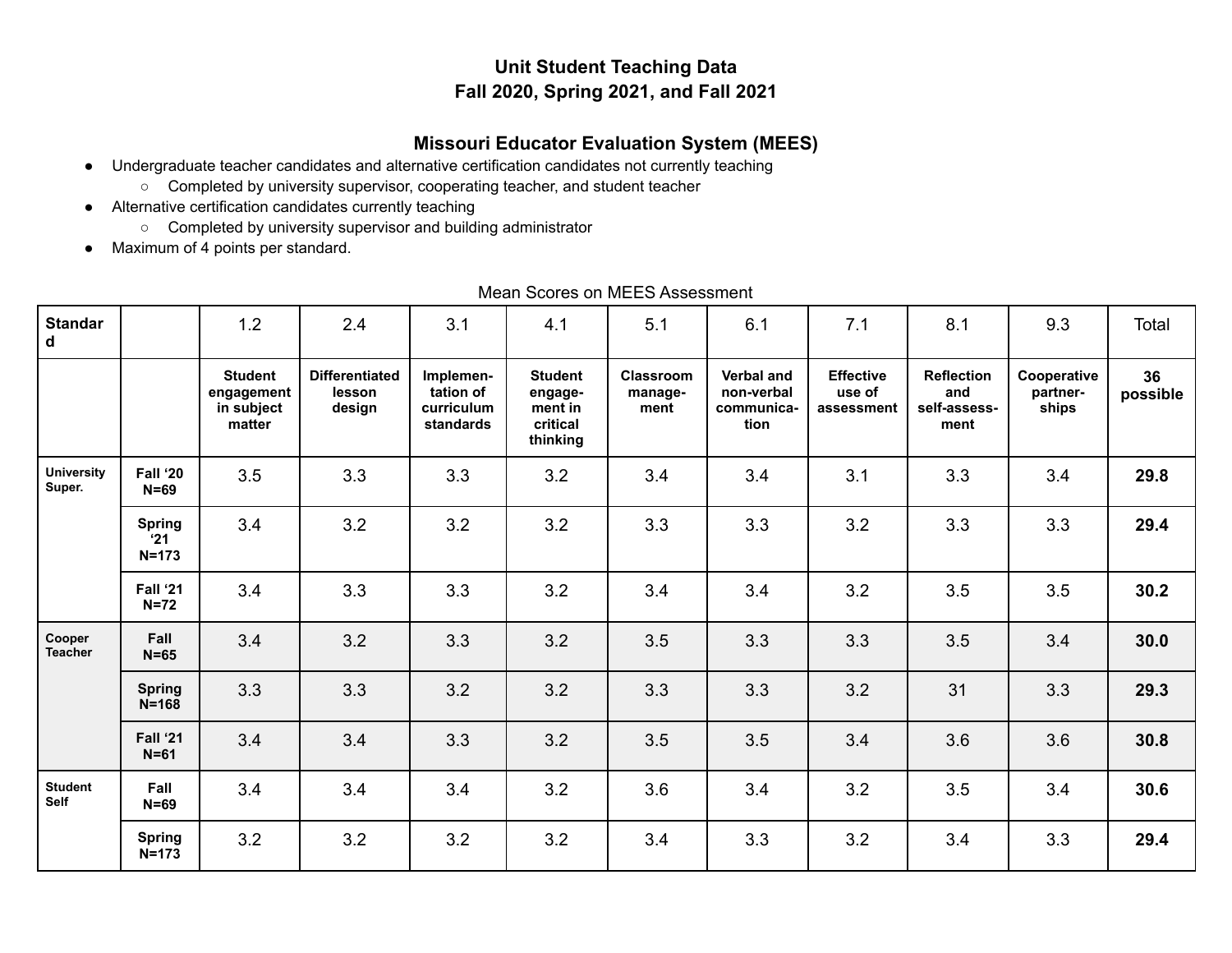|                                 | Fall '21<br>$N=72$     | 3.3 | 3.3 | 3.2 | 3.2 | 3.6 | 3.3 | 3.2 | 3.5 | 3.4 | 30.0 |
|---------------------------------|------------------------|-----|-----|-----|-----|-----|-----|-----|-----|-----|------|
| <b>Building</b><br><b>Admin</b> | Fall<br>$N=4$          | 3.3 | 3.0 | 2.9 | 2.8 | 3.2 | 3.0 | 3.1 | 3.3 | 3.3 | 27.9 |
|                                 | <b>Spring</b><br>$N=5$ | 3.2 | 3.0 | 2.8 | 3.0 | 3.2 | 3.4 | 3.2 | 3.4 | 3.0 | 28.2 |
|                                 | Fall '21<br>$N=11$     | 2.7 | 2.8 | 3.0 | 2.7 | 3.1 | 3.0 | 3.0 | 3.2 | 3.5 | 27.0 |

### **Missouri Content Assessment**

Fall 2020

- 82.4% of our fall 2020 student teachers had passed the appropriate Missouri Content Assessment by the end of student teaching.
- Of the students who have passed:
	- The mean number of attempts was 1.34.
	- The range of attempts was 1 6.

Spring 2021

- 90.1% of our spring 2021 student teachers had passed the appropriate Missouri Content Assessment by the end of student teaching.
- Of the students who have passed:
	- The mean number of attempts was 1.25.
	- The range of attempts was 1 4.

#### Fall 2021

- 85.3% of our fall 2021 student teachers had passed the appropriate Missouri Content Assessment by the end of student teaching.
- Of the students who have passed:
	- The mean number of attempts was 1.2.
	- The mean score was 246.2. (Passing score is 220.)
	- The range of attempts was 1 4.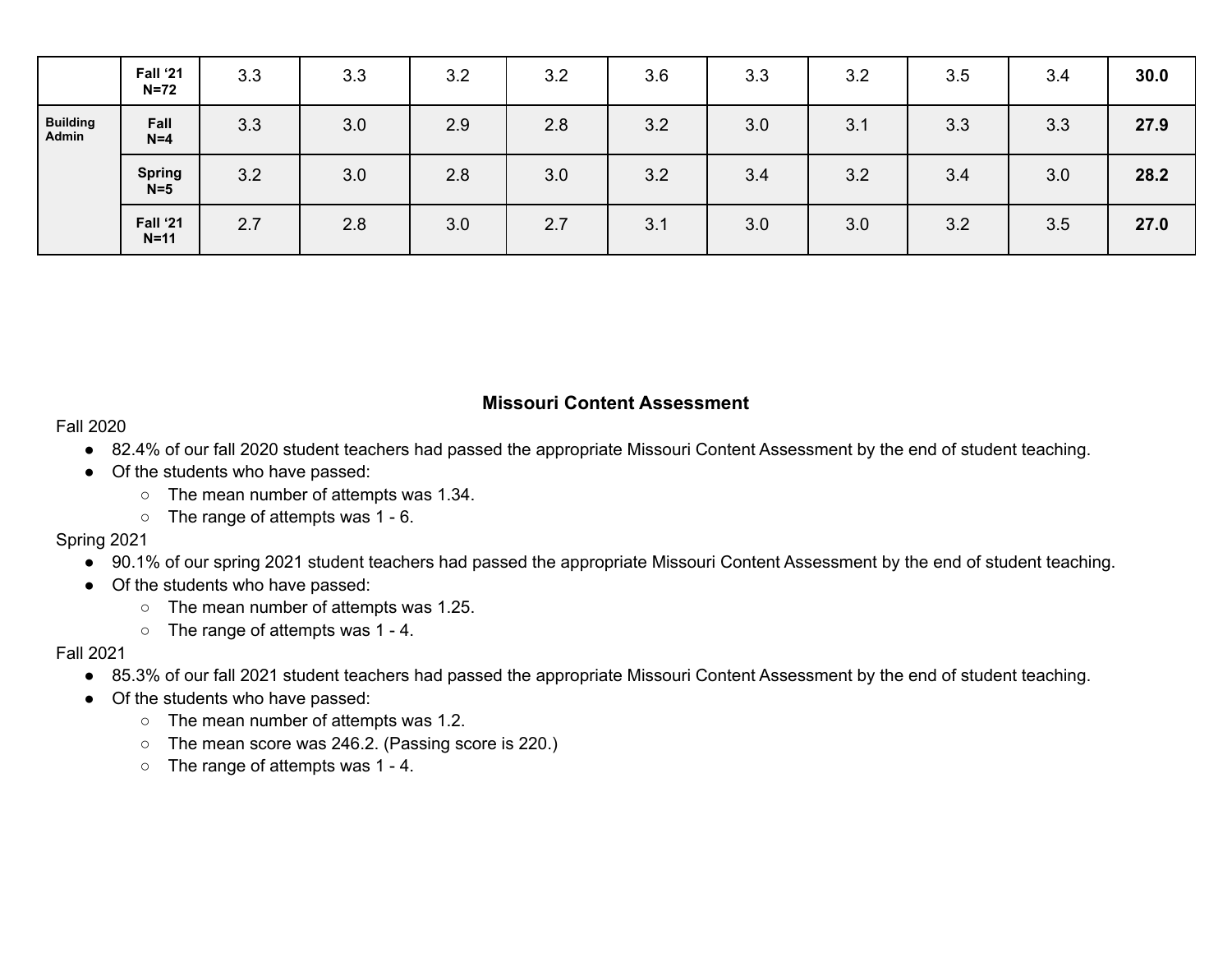### **Student Teacher Work Sample**

● Completed by all undergraduate teacher candidates and alternative certification candidates not currently teaching.

UCM Mean Scores - Student Teacher Work Sample

|                              | Knowl-<br>edge of<br>commu-<br>nity | Know-<br>ledge of<br>student<br>factors | Knowl-<br>edge of<br>district,<br>school.<br>and<br>classroom<br>factors | <b>Analysis</b><br>and<br>interpreta-<br>tion of<br>whole<br>class data | <b>Analysis</b><br>and<br>interpreta-<br>tion of<br>focus<br>student<br>data | <b>Evidence</b><br>of impact<br>on student<br>learning | <b>Instruc-</b><br>tional<br>strategy<br>based on<br>contextual<br>factor | Self-<br>evaluation | Implica-<br>tion for<br>future<br>teaching<br>and PD<br>plans | Coopera-<br>tive<br>partner-<br>ships | <b>Profession-</b><br>alism | <b>TOTAL</b> |
|------------------------------|-------------------------------------|-----------------------------------------|--------------------------------------------------------------------------|-------------------------------------------------------------------------|------------------------------------------------------------------------------|--------------------------------------------------------|---------------------------------------------------------------------------|---------------------|---------------------------------------------------------------|---------------------------------------|-----------------------------|--------------|
| <b>Possible</b>              | 3                                   | 3                                       | 3                                                                        | 26                                                                      | 15                                                                           | 10                                                     | 10                                                                        | 10                  | 10                                                            | 5                                     | 5                           | 100          |
| <b>Fall 2020</b><br>$N = 65$ | 2.9                                 | 3                                       | 2.9                                                                      | 24.9                                                                    | 14.5                                                                         | 9.7                                                    | 9.6                                                                       | 9.8                 | 9.8                                                           | 4.9                                   | 4.9                         | 97.2         |
| Spring 2021<br>$N = 168$     | 2.99                                | 2.96                                    | 2.97                                                                     | 25.0                                                                    | 14.64                                                                        | 9.73                                                   | 9.70                                                                      | 9.87                | 9.79                                                          | 4.82                                  | 4.82                        | 97.35        |

# **Revised Student Teacher Work Sample**

| Column                       |     |      |      |      |      |      |      |      | a    | 10   | 11   | 12   | 13   | 14   | 15   | 16   |      | 18   | TOTAL |
|------------------------------|-----|------|------|------|------|------|------|------|------|------|------|------|------|------|------|------|------|------|-------|
| <b>Points</b><br>Possible    | ∽   |      |      |      | 11   |      |      |      |      | 16   |      |      |      |      | O    |      |      |      | 100   |
| <b>Fall 2021</b><br>$N = 66$ | 2.0 | 1.98 | 1.97 | 2.95 | 10.5 | 1.98 | 2.77 | 2.86 | 4.70 | 15.0 | 7.61 | 4.89 | 4.77 | 8.42 | 8.35 | 4.80 | 4.68 | 4.83 | 95.09 |

| Column 1 - Knowledge of community                      | Column 10 - Analysis of data                                   |
|--------------------------------------------------------|----------------------------------------------------------------|
| Column 2 - Knowledge of student factors                | Column 11 - Focus students                                     |
| Column 3 - Knowledge of district and classroom factors | Column 12 - Evidence of impact                                 |
| Column 4 - Measurable objectives aligned to standards  | Column 13 - Instructional strategy based on contextual factors |
| Column 5 - Lesson sequence                             | Column 14 - Self-evaluation                                    |
| Column 6 - Resources                                   | Column 15 - Professional development implications              |
| Column 7 - Differentiations                            | Column 16 - Cooperative partnerships                           |
| Column 8 - Accommodations and modifications            | Column 17 - Professionalism                                    |
| Column 9 - Assessment                                  | Column 18 - Technology                                         |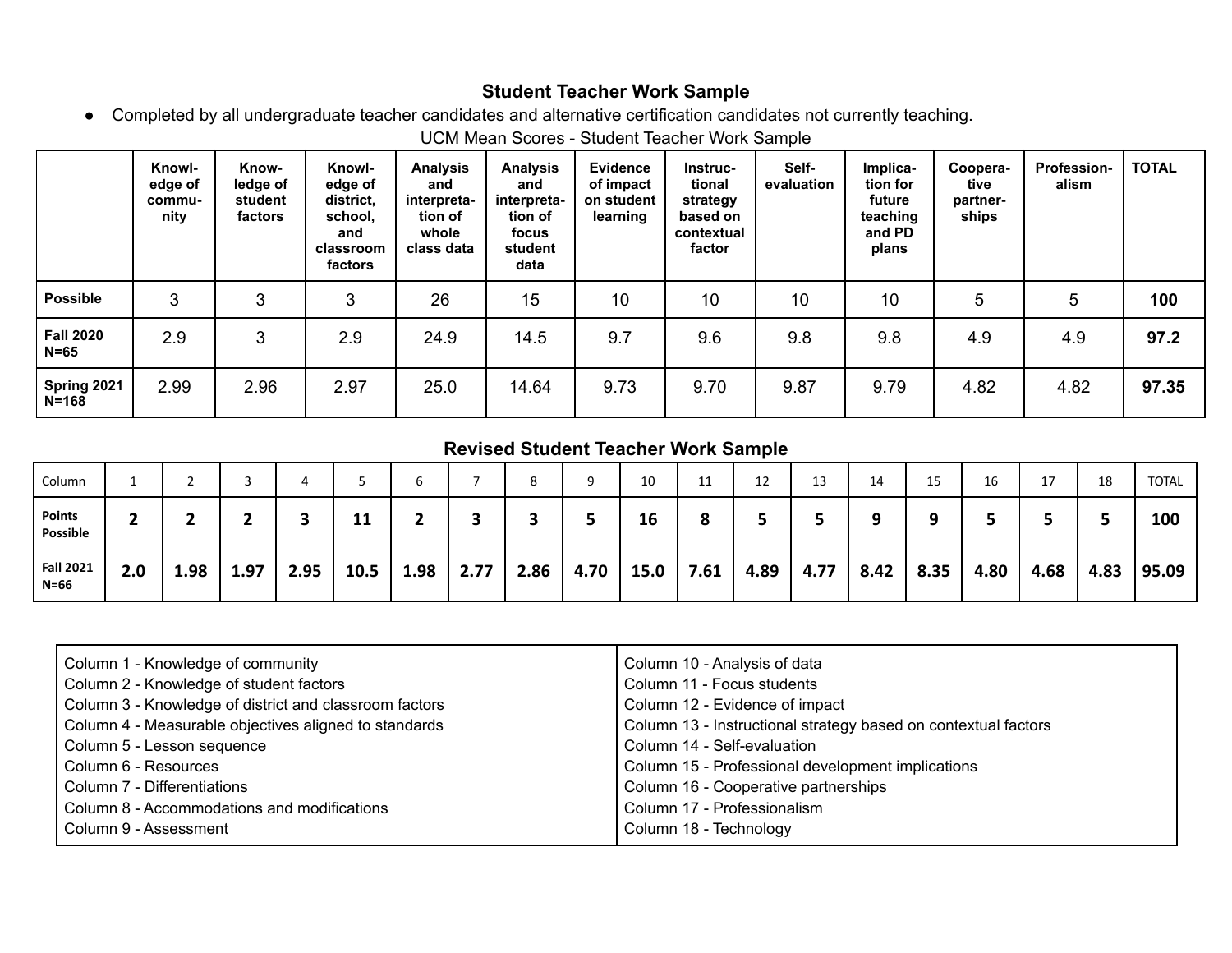# **Dispositions**

- Completed by university supervisor for all undergraduate teacher candidates and alternative certification candidates not currently teaching.
- Scores of 0 2 are possible.

|              | <b>Disposition 1</b> |                                 |                                                                                                                                                                                                         |      | Dispo-<br>sition 2 | <b>Disposition 3</b>                                  |                |                |                                                                                                      | <b>Disposition 4</b> |                                                         |                | <b>Disposition 5</b> |                                                                                            |                | Dispo-<br>sition 6                                                                                                      |           | <b>Disposition 7</b> |                |      | Dispo-<br>sition 8 |      | <b>Disposition 9</b> |      |      |                |      |
|--------------|----------------------|---------------------------------|---------------------------------------------------------------------------------------------------------------------------------------------------------------------------------------------------------|------|--------------------|-------------------------------------------------------|----------------|----------------|------------------------------------------------------------------------------------------------------|----------------------|---------------------------------------------------------|----------------|----------------------|--------------------------------------------------------------------------------------------|----------------|-------------------------------------------------------------------------------------------------------------------------|-----------|----------------------|----------------|------|--------------------|------|----------------------|------|------|----------------|------|
|              |                      | effective oral<br><b>Skills</b> | <b>Demonstrates</b><br>Demonstrates professionalism<br>Demon-<br>Demonstrates a<br>strates<br>positive and<br>enthusiastic attitude<br>effective<br>communication<br>written<br>communi-<br>caion skill |      |                    | Demonstrates preparedness<br>in teaching and learning |                |                | <b>Exhibits an</b><br>apprecia-<br>tion of and<br>value for<br>cultural and<br>academic<br>diversity |                      | <b>Collaborates</b><br>effectively with<br>stakeholders |                |                      | <b>Demonstrate</b><br>s self-<br>regulated<br>learner<br>behaviors/<br>takes<br>initiative |                | <b>Exhibits the social</b><br>and emotional<br>intelligence to<br>promote personal<br>and educational<br>goals/stabilit |           |                      |                |      |                    |      |                      |      |      |                |      |
|              | 1a                   | 1 <sub>b</sub>                  | 1 <sub>c</sub>                                                                                                                                                                                          | 2a   | 2 <sub>b</sub>     | 3a                                                    | 3 <sub>b</sub> | 3 <sub>c</sub> | 3d                                                                                                   | 3e                   | 4a                                                      | 4 <sub>b</sub> | 4c                   | 5a                                                                                         | 5 <sub>b</sub> | 5 <sub>c</sub>                                                                                                          | <b>5d</b> | 6a                   | 6 <sub>b</sub> | 7a   | 7b                 | 7c   | 8a                   | 8b   | 9a   | 9 <sub>b</sub> | 9c   |
| Fall<br>2020 | 1.94                 | 1.98                            | 1.96                                                                                                                                                                                                    | 1.98 | 1.94               | 1.92                                                  | 1.92           | 1.98           | 2.00                                                                                                 | 1.98                 | 1.96                                                    | 1.96           | 1.98                 | .96                                                                                        | 1.94           | 1.96                                                                                                                    | 1.92      | 2.00                 | 2.00           | 1.98 | 2.00               | 1.94 | 1.94                 | 4.85 | 1.98 | 1.96           | 2.00 |
| Spri<br>2021 | 1.97                 | 1.96                            | 1.99                                                                                                                                                                                                    | 1.99 | 1.93               | 1.94                                                  | 1.96           | 1.98           | 2.00                                                                                                 | 1.96                 | 1.95                                                    | 1.95           | 1.97                 | 1.99                                                                                       | 1.97           | 1.98                                                                                                                    | 1.93      | 1.93                 | 1.97           | 1.98 | 1.98               | 1.96 | 1.93                 | 1.88 | 1.98 | 1.93           | 2.00 |
| Fall<br>2021 | 1.97                 | 193                             | 1.93                                                                                                                                                                                                    | 1.96 | 1.94               | 1.96                                                  | 1.97           | 2.00           | 1.98                                                                                                 | 2.00                 | 1.96                                                    | 1.97           | 1.99                 | 1.96                                                                                       | 2.00           | 1.96                                                                                                                    | 1.93      | 1.96                 | 1.97           | 1.99 | 1.99               | 1.99 | 1.93                 | 1.88 | 1.97 | 1.91           | 2.00 |

#### UCM Mean Scores - Educator Disposition Assessment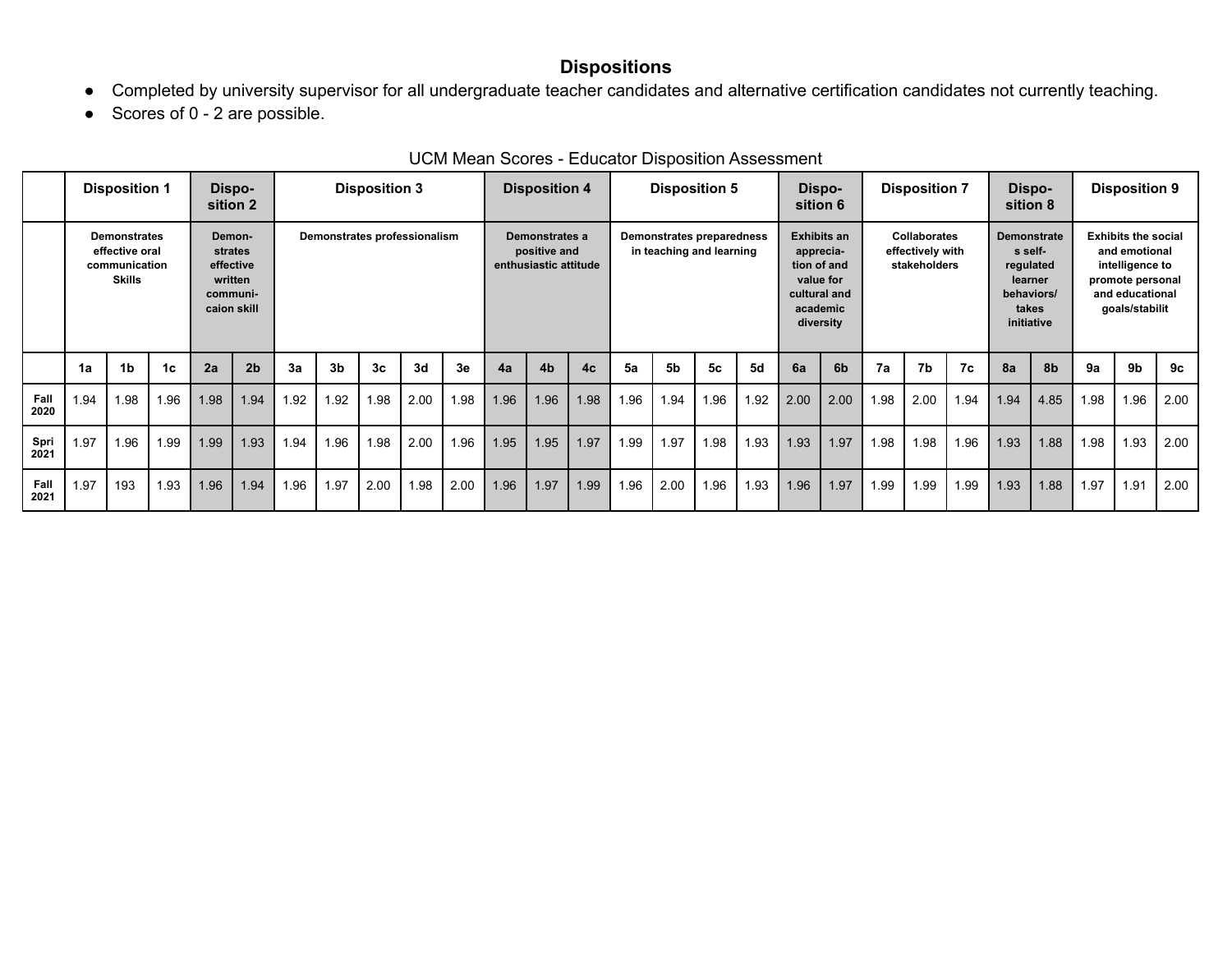# **Student Teacher Exit Survey**

- Items mirror the First Year Teacher Survey DESE sends to our graduates.
- Scale:
	- 1 Strongly Disagree
	- 2 Disagree
	- 3 Neutral
	- $\circ$  4 Agree
	- 5 Strongly Agree

|                                               |                                                                                      | <b>Fall 2020</b><br>$N = 30$ | Spring 2021<br>$N = 163$ | <b>Fall 2022</b><br>$N = 56$ |
|-----------------------------------------------|--------------------------------------------------------------------------------------|------------------------------|--------------------------|------------------------------|
| <b>Standard 1</b><br><b>Content</b>           | I was prepared to incorporate interdisciplinary instruction.                         | 4.33                         | 4.20                     | 4.05                         |
| Knowledge                                     | I was prepared in my content area.                                                   | 4.57                         | 4.53                     | 4.41                         |
|                                               | I was prepared to engage students in my content area.                                | 4.57                         | 4.58                     | 4.45                         |
|                                               | I was prepared to make my content meaningful to my students.                         | 4.63                         | 4.60                     | 4.41                         |
| <b>Standard 2</b><br>Learning, Growth,        | I was prepared to design lessons that include differentiated instruction.            | 4.63                         | 4.44                     | 4.23                         |
| and Development                               | I was prepared to implement instruction based on a student's IEP.                    | 4.20                         | 3.90                     | 3.70                         |
|                                               | I was prepared to modify instruction for English language learners.                  | 3.93                         | 3.64                     | 3.38                         |
|                                               | I was prepared to modify instruction for gifted learners.                            | 4.07                         | 3.90                     | 3.39                         |
|                                               | I was prepared to create lesson plans to engage all learners.                        | 4.63                         | 4.47                     | 4.36                         |
| <b>Standard 3</b><br><b>Curriculum</b>        | I was prepared to deliver lessons based on curriculum standards.                     | 4.43                         | 4.56                     | 4.54                         |
| Implementation                                | I was prepared to deliver lessons for diverse learners.                              | 4.40                         | 4.26                     | 4.29                         |
| <b>Standard 4</b><br><b>Critical Thinking</b> | I was prepared to implement a variety of instructional strategies.                   | 4.60                         | 4.52                     | 4.48                         |
|                                               | I was prepared to engage students in critical thinking.                              | 4.53                         | 4.45                     | 4.34                         |
|                                               | I was prepared to model critical thinking and problem solving.                       | 4.60                         | 4.48                     | 4.45                         |
| <b>Technology</b>                             | I was prepared to use technology to enhance student learning.                        | 4.70                         | 4.39                     | 4.50                         |
| <b>Standard 5</b><br><b>Positive</b>          | I was prepared to create a classroom environment that encourages student engagement. | 4.67                         | 4.59                     | 4.55                         |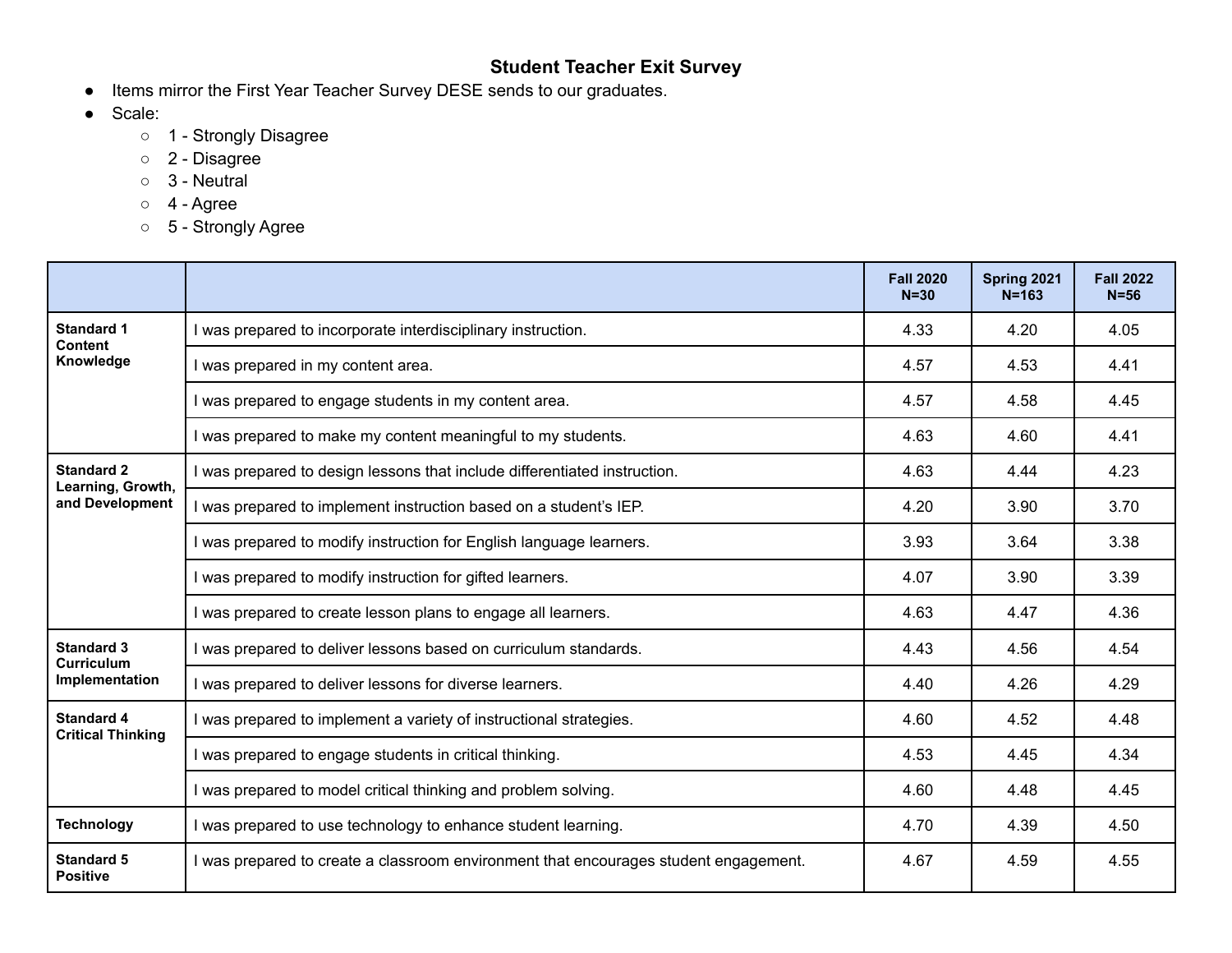| Classroom<br><b>Environment</b>               | I was prepared to use a variety of classroom management strategies.                                      | 4.60 | 4.46 | 4.45 |
|-----------------------------------------------|----------------------------------------------------------------------------------------------------------|------|------|------|
|                                               | I was prepared to manage a variety of discipline issues.                                                 | 3.93 | 3.87 | 3.73 |
|                                               | I was prepared to motivate my students to learn                                                          | 4.47 | 4.53 | 4.30 |
|                                               | I was prepared to keep my students on task.                                                              | 4.78 | 4.33 | 4.27 |
|                                               | I was prepared to foster positive student relationships.                                                 | 4.80 | 4.75 | 4.75 |
|                                               | I was prepared to facilitate smooth transitions for my students.                                         | 4.47 | 4.39 | 4.38 |
| <b>Standard 6</b><br><b>Effective</b>         | I was prepared to use effective communication strategies to foster learning.                             | 4.47 | 4.56 | 4.5  |
| <b>Communication</b>                          | I was prepared to effectively communicate with parents.                                                  | 3.87 | 3.71 | 3.71 |
|                                               | I was prepared to effectively communicate with all staff.                                                | 4.50 | 4.34 | 4.41 |
|                                               | I was prepared to promote respect for diverse cultures, genders, and intellectual/physical<br>abilities. | 4.63 | 4.59 | 4.48 |
|                                               | I was prepared to use technology as a communication tool.                                                | 4.60 | 4.45 | 4.43 |
|                                               | I was prepared to enhance students' skills in using technology as a communication tool.                  | 4.53 | 4.40 | 4.27 |
| <b>Standard 7</b><br><b>Student</b>           | I was prepared to use assessments to evaluate learning.                                                  | 4.67 | 4.51 | 4.52 |
| <b>Assessment and</b><br><b>Data Analysis</b> | I was prepared to develop assessments to evaluate learning.                                              | 4.53 | 4.42 | 4.39 |
|                                               | I was prepared to analyze assessment data to improve instruction.                                        | 4.53 | 4.42 | 4.38 |
|                                               | I was prepared to help students set learning goals based on assessment results.                          | 4.50 | 4.23 | 4.25 |
|                                               | I was prepared to work with colleagues to set learning goals using assessment results.                   | 4.57 | 4.36 | 4.36 |
| <b>Standard 8</b><br>Professionalism          | I was prepared to analyze data to reflect on areas for professional growth.                              | 4.47 | 4.42 | 4.45 |
|                                               | I was prepared to reflect on my practices for professional growth.                                       | 4.53 | 4.58 | 4.52 |
| <b>Standard 9</b><br><b>Professional</b>      | I was prepared to collaborate with colleagues to support students' learning.                             | 4.67 | 4.50 | 4.46 |
| <b>Collaboration</b>                          | I was prepared to collaborate with parents to support student learning.                                  | 4.13 | 3.80 | 3.80 |
|                                               | I was prepared to participate in professional organizations.                                             | 4.0  | 4.02 | 4.41 |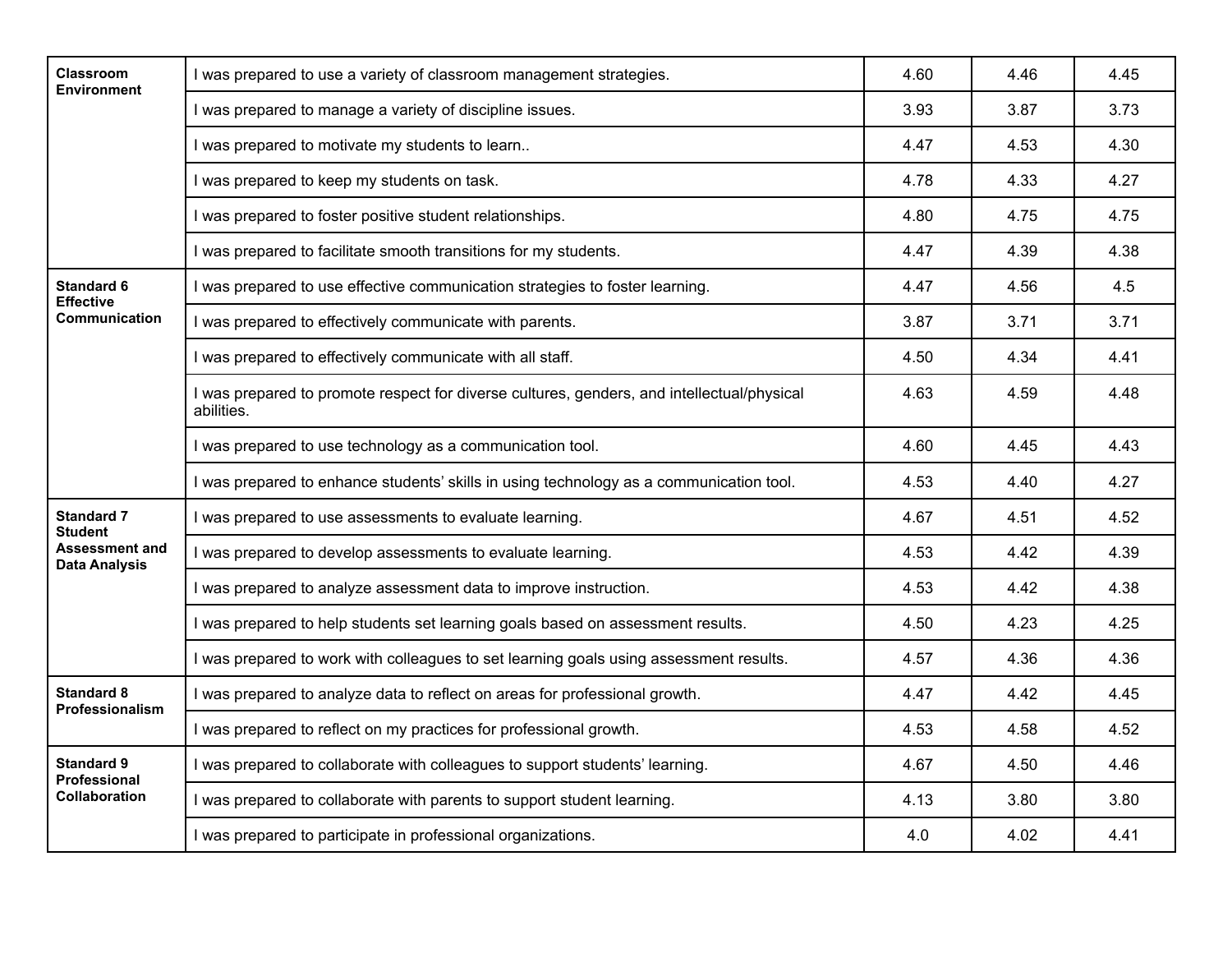| Which best reflects your perspective about the overall quality of the professional education program you completed? |           |       |      |       |                          |      |  |  |  |  |  |
|---------------------------------------------------------------------------------------------------------------------|-----------|-------|------|-------|--------------------------|------|--|--|--|--|--|
|                                                                                                                     | Very poor | Poor  | Fair | Good  | <b>Very</b><br>Good<br>5 | Mean |  |  |  |  |  |
| Fall 2020 - 30 student teachers responded                                                                           | $0\%$     | 3%    | 0%   | 27%   | 70%                      | 4.63 |  |  |  |  |  |
| Spring 2021 - 163 student teachers responded                                                                        | $0\%$     | $0\%$ | 3.7% | 34.4% | 61.9%                    | 4.58 |  |  |  |  |  |
| Fall 2021 - 56 student teachers responded                                                                           | $.8\%$    | $0\%$ | .8%  | 46.4% | 50.0%                    | 4.43 |  |  |  |  |  |

### **Comments from Fall 2021 Student Teacher Exit Survey**

### **What have been the most difficult challenges you have faced when striving to meet the needs of students?**

The most difficult challenge I faced was when my Cooperating Teacher had to quarantine for 2 weeks and then I had to take complete control of the classroom. The fact that I had only been at the Elementary school for a week up until that point made taking over more stressful as well. However, I still managed to gain more insights about my abilities as a teacher in the time that I took on a complete leadership role in the classroom.

The most difficult challenge that I have faced when striving to meet the needs of students is balancing the amount of support I give to my lower students, average students, and higher students. I have realized through this experience that even my higher students need extra guidance and support at times. My lower students often rely heavily on my guidance and tend to sit and do nothing if I am not constantly working one-on-one with them. This has made it harder for me pull my higher learners to work closer with them because I know that I have students who are unengaged.

Student behavior.

Providing differentiation for a wide variety of students with different skill sets.

Masks

increasing rigor for the students that need it. trying to get the lower students where they need to be.

The most difficult challenge has been knowing how to assess the data I have collected over the students and take the next step. I know how to confer and collect data but don't know how to decide what to use for small groups.

Severe Behaviors

The most challenging thing I had to figure out during my student teaching semester was seeing the trauma my students have and do experience(d) and dealing with it myself in a healthy manor.

Sometimes not getting enough time to get to know students/see their progress or needs as clearly in shorter internships (for example, if you're only in the classroom once a week).

My kindergarten class was a group of students that were VERY different from one another. So the most difficult challenge I faced when striving to meet their needs was navigating what teaching styles and strategies would work the best during whole group lessons because they were all so different. They learned the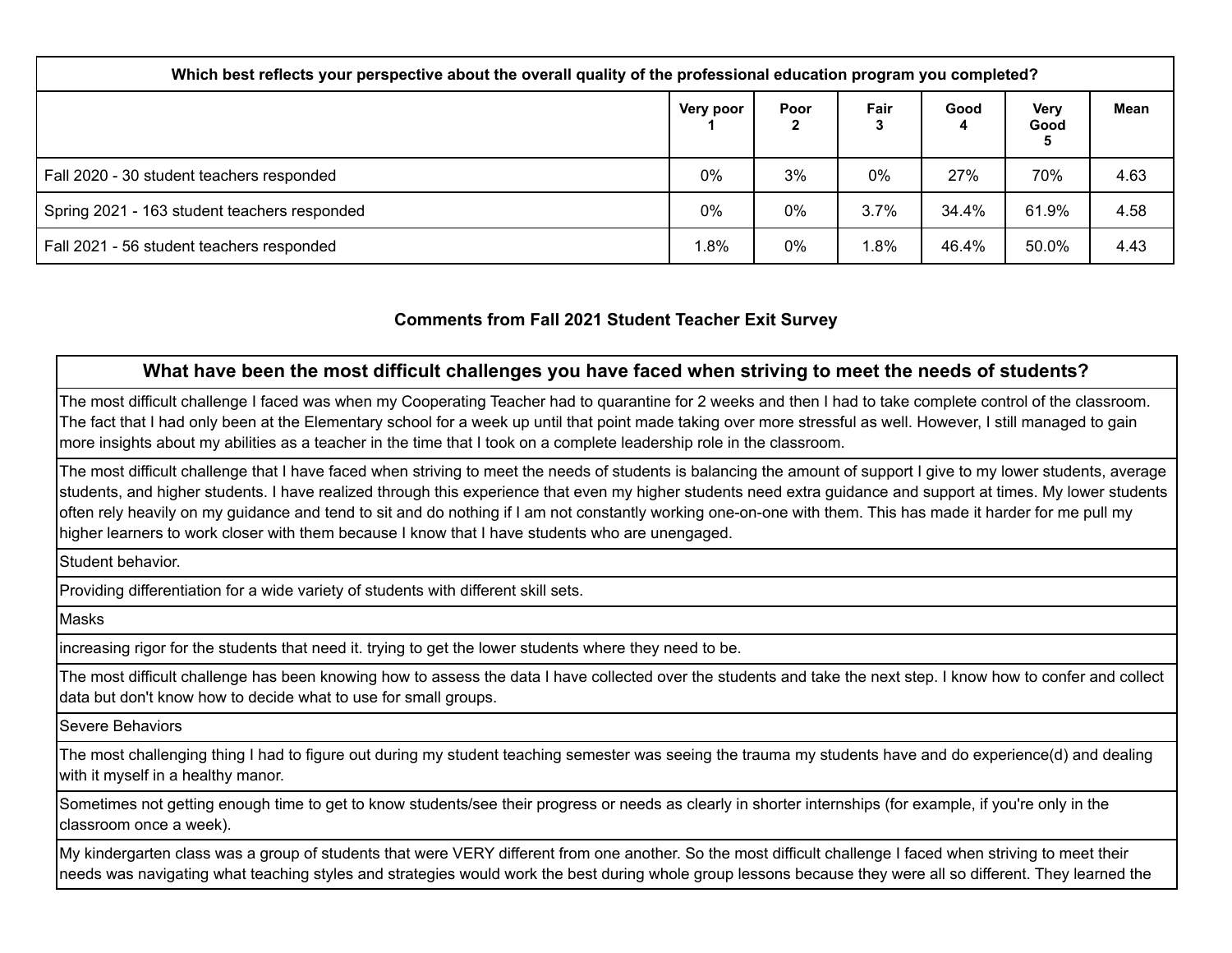best in a variety of different ways and responded completely different to things we participated in during class time. Finding the best strategies and teaching methods to use were hard to navigate for a while.

Making sure we have enough time to get to everything we need to

Learning to meet each students needs, depending on how they learn and the pace they learn at.

The most difficult challenge was meeting the needs of the students that needed emotional support and learning how to handle events that were happening at home.

Lack of preparation for a student with severe behavioral issues and trauma.

One challenge I have is how to meet with every student and ensure they are successful in their learning. With 25 students in our class, we spent most of our time working with low-achieving students. We felt like some of the middle-achieving or borderline students would eventually fall through the cracks because we didn't have time built into our day to meet with them regularly. Especially in reading, it's very difficult to conference one-on-one with every student. Even by the end of first quarter, we were still unsure of some of our students' reading abilities outside of formal testing because we hadn't gotten to conference with them.

Meeting the needs of low students

How to insure your lower students aren't getting lost during whole group instruction. Keeping my students on grade level academically and behavior wise was also difficult due to this being their first entire school year in person since COVID-19.

I have struggled to meet all students needs when one student requires a great deal of attention. This has made it difficult to confer with other students to serve their needs.

Figuring out how to meet everyone's needs at the same time.

Lack of resources for students with more severe needs.

That some parents just don't have a positive idea of school so sometimes thats makes it harder to help their child because theres no "team".

Figuring out how to handle their emotions, behavior issues, and special needs. I feel like we were told a little bit on how to handle situations but it was not a focus.

The most difficult challenge I have faced is making sure I am meeting everyone at an appropriate level. During whole group instruction the goal is that we are teaching to the middle. Then meeting with smaller groups I am tailoring to their needs. While this is something I am capable of, I was not prepared to differentiate this much or to this scale.

The most difficult challenge for me has been to learn the new methods for teaching different subjects, specially math. Throughout this semester I had a lot of reflecting and learning time with my cooperating teacher to prepare for math the next day because I felt like I was learning new methods to solve right along with them. I thought this was difficult because I haven't had the opportunity to practice those methods very much in my courses at UCM.

Classroom Management. I think having an entire year outside of the classroom really impacted my ability to manage behaviors. I knew I could handle the expected behaviors, but I didn't feel ready to manage behavior plans and the modifications that come with them. I also wish I had more tools in my tool belt to assist in those situations. I think more practice would've been the most beneficial. My SPED minor helped with this, though.

Behaviors in the classroom that distract other students

Behavior management was a learning curve, I feel like my classes prepared me for several different needs of students. My hardest need to meet is creating consistency for students that often argue or are unsafe with their body but like structure.

It has been challenging to get students meeting grade level objectives when they are not already on a third grade level. I have had to put lots of interventions and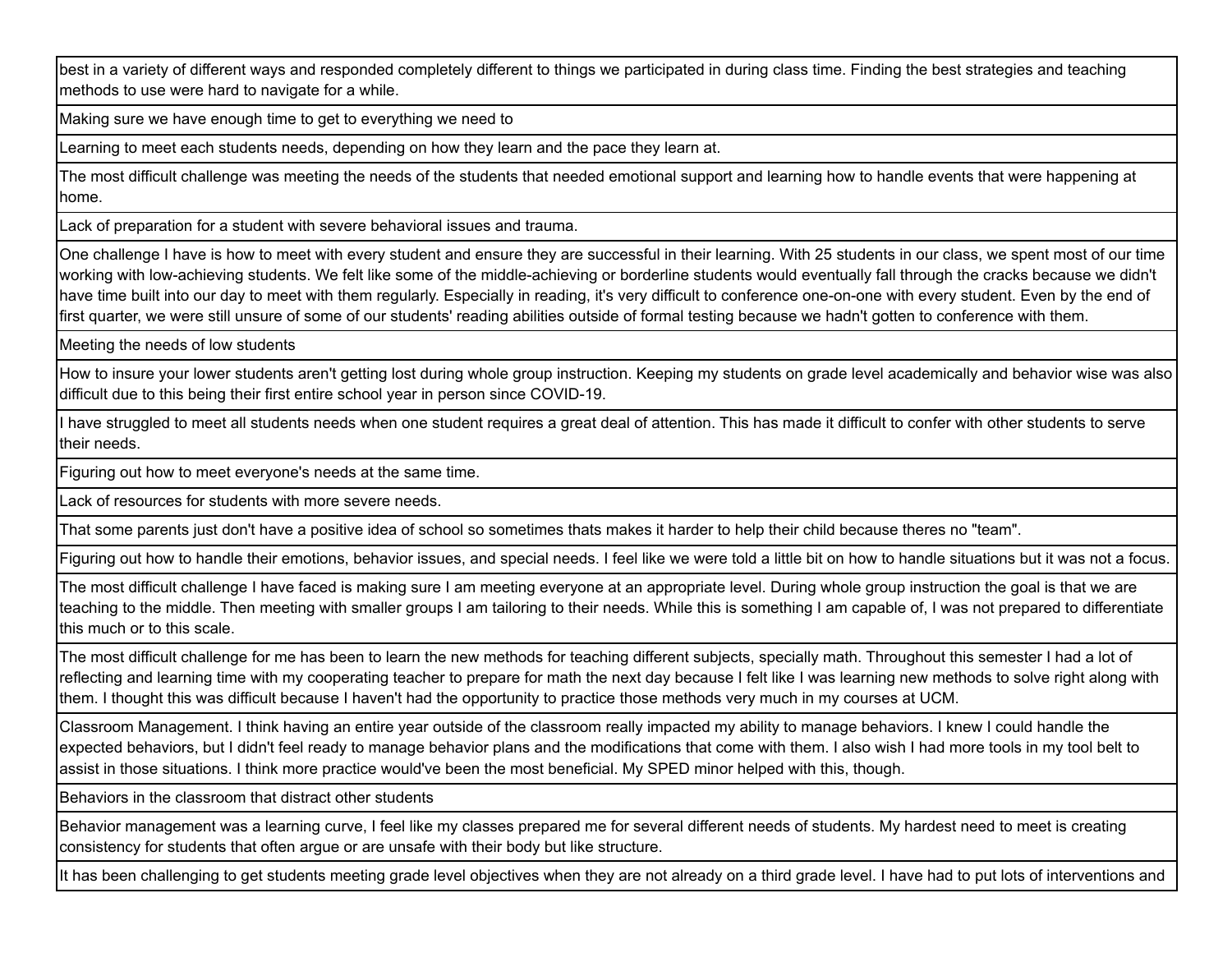accommodations in place for specific learners, but I have felt success in that when I am able to help students build their confidence, their willingness in productive struggle is greater.

I was not prepared for some of the student backgrounds or behaviors that I would be interacting with on a regular basis. I however, have found support and do feel confident moving forward. Once I learned how to communicate in an effective way for my students who are sometimes faced with emotional instability, I was then able to reach them academically and help them excel.

Differentiating instruction to meet individual student needs

Classroom management

The most difficult challenge I have faced when striving to meet the needs of students is pacing the lessons to instruct the students. If students were not understanding a concept during the concept development portion, it was challenging to not try different strategies rather than letting the students try the skill independently.

The most difficult challenge was making all assignments virtual and in person. I felt like it was hard for me to do so with some of the content but I after time got the hang of it but it was definitely hard.

This year has been crazy! Students really needed a year to get back into the hang of things at school. It has been hard for me to manage the classroom and make that contact to parents.

Not knowing their backgrounds. So many of our students come from ROUGH backgrounds and home lives, but being an outsider in the community, I could have never known that had I not had the mentor that I do.

Getting all students attention and not having them shut down in class.

Not being prepared to meet their needs because I was not taught what to do or how to handle to emotional and mental tole that some of these students are going through.

Providing cues that everyone can relate to.

I feel like the biggest thing I have struggled with is learning how to modify lessons for my students with IEPs. I know I am making modifications, but I want to know if they are the right modifications. I think more experience teaching will be beneficial in this area. I hope to communicate with the teachers around me to answer my questions.

Foster Engagement has been my hardest challenge, because its hard to reach those students apposed to learning. Its not that they do not want to learn, its that they can make it harder for others to learn.

Making sure every student gets their needs met. It is so difficult to differentiate every lesson and make sure everyone is on the same page.

The most difficult challenge I faced when trying to meet the needs of students was engorging motivation. With the past two years looking very different when it came to school expectations, there was a drop in academic motivation as well. I found it hard to keep students motivated and participating since they had gotten used to Zoom classes where participation was not required.

want to teach my students at the content level they need (algebra 1) and not push them through a course they are not ready for/capable of achieving (algebra 2)

Being able to give them all good and timely feedback/assisting everyone who needs it. For example during class when there's time to do homework it is hard for me to make the rounds to everyone who has their hand raised.

Student behavior issues and lack of motivation/laziness from high school students. I want them to succeed more than they do and that was something I struggled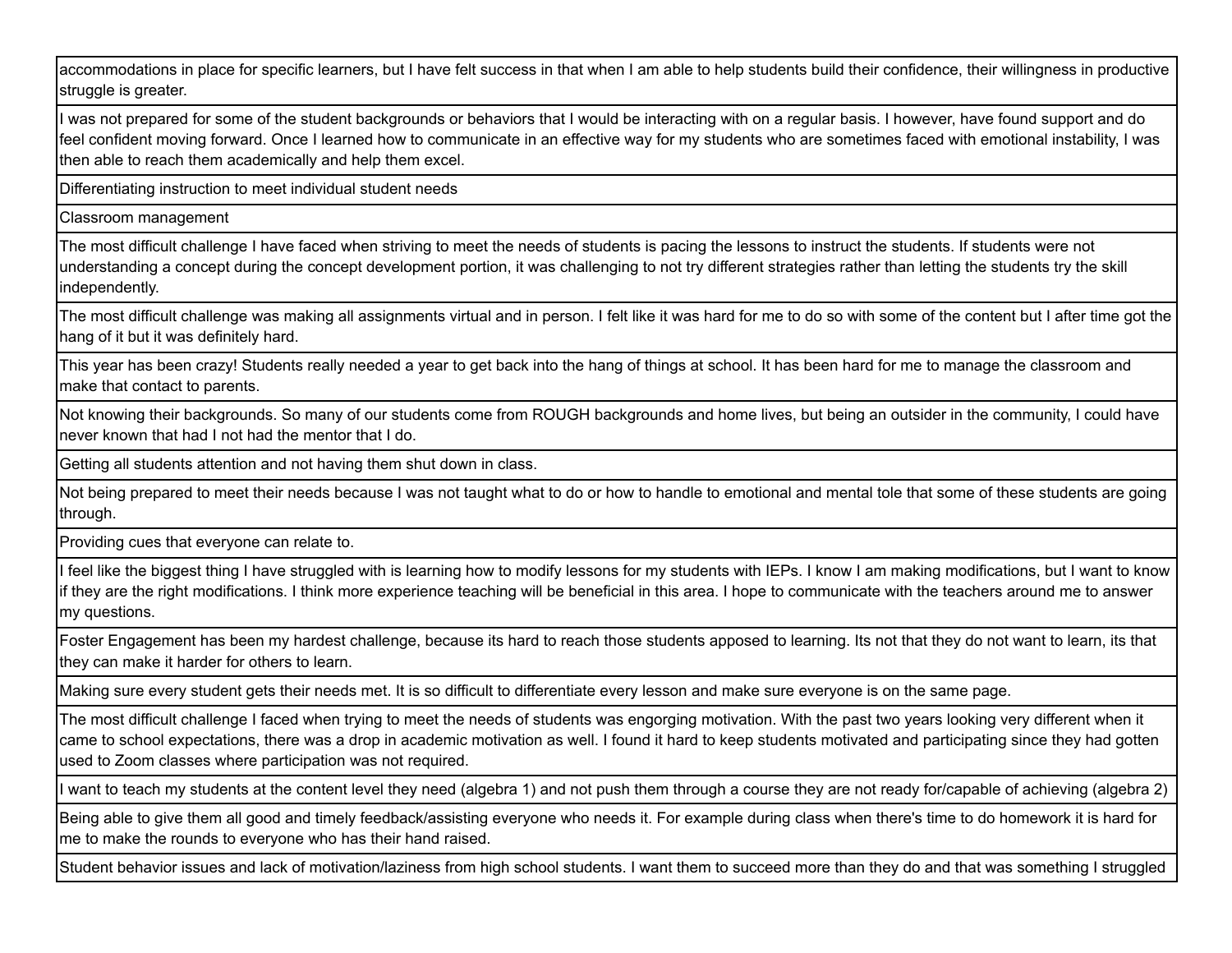with.

Actually going out and making lessons with no support. I found it very hard and challenging to be able to get the standards, create the material, develop an assessment, and make it all connect to the previous and post lessons.

In my situation, I am the full-time, contracted teacher. I do not have a supervising teacher so that lack of veteran to bounce ideas off of has been by biggest struggle, but I feel like I have done very well on my own!

Finding the right plan to match the student's needs.

The most difficult challenge that I have faced when striving to meet the needs of students is that things are always changing for example having multiple kids this semester leaving due to having to quarantine was difficult due to them being missing for several days/weeks. Making sure that the students are still on track and meeting all the objectives I have set up and that they are still getting the best experience possible. While it was difficult as the semester progressed I was able to move more and more into making sure the students had access to everything at all time and were always able to reach out to me if they had questions.

Working through behaviors.

Differences with cooperating teachers, I had one really good one and one not good one which made it hard for me to meet the needs of my students.

Accommodating the gen ed curriculum for a student with a visual impairment within a resource and CoTeach class

# **What is the single most important area that UCM's teacher education program should strengthen?**

I believe that it would be beneficial for student teachers to have a more clear and consistent source of support throughout the entirety of their time working with their cooperating teacher. Not to say that I did not feel supported. I just wish that all ways of contacting clinical services and/or professional services was made more apparent and clear. With student teaching taking up so much of my time too, I felt that the offices that provided professional support were all closed by the time I was available. I was grateful for the help that I received with developing my professional resume, but I did have to jump through some hoops to get this service provided. I wish that professional services provided office hour times that were in better alignment with the student teaching work schedule.

How to deal with explosive behaviors that disrupts a lesson while not abruptly stopping the lesson and hindering the learning of 18 other students. How to deal with students who become easily frustrated or task avoidant and just shut down

Practice in the beginning more about the moca for those who struggle with standardized test. Making more practice exams

Teaching phonics to educators

English classes - more classes on decoding, phonemic awareness, etc.

Talking more about preschool during senior block. They talk about grades K and up, but not about preschool. This makes it hard for those placed with preschool and not getting much information to help them.

Looking into small groups and how to form and what to use for instruction in them.

Behavior management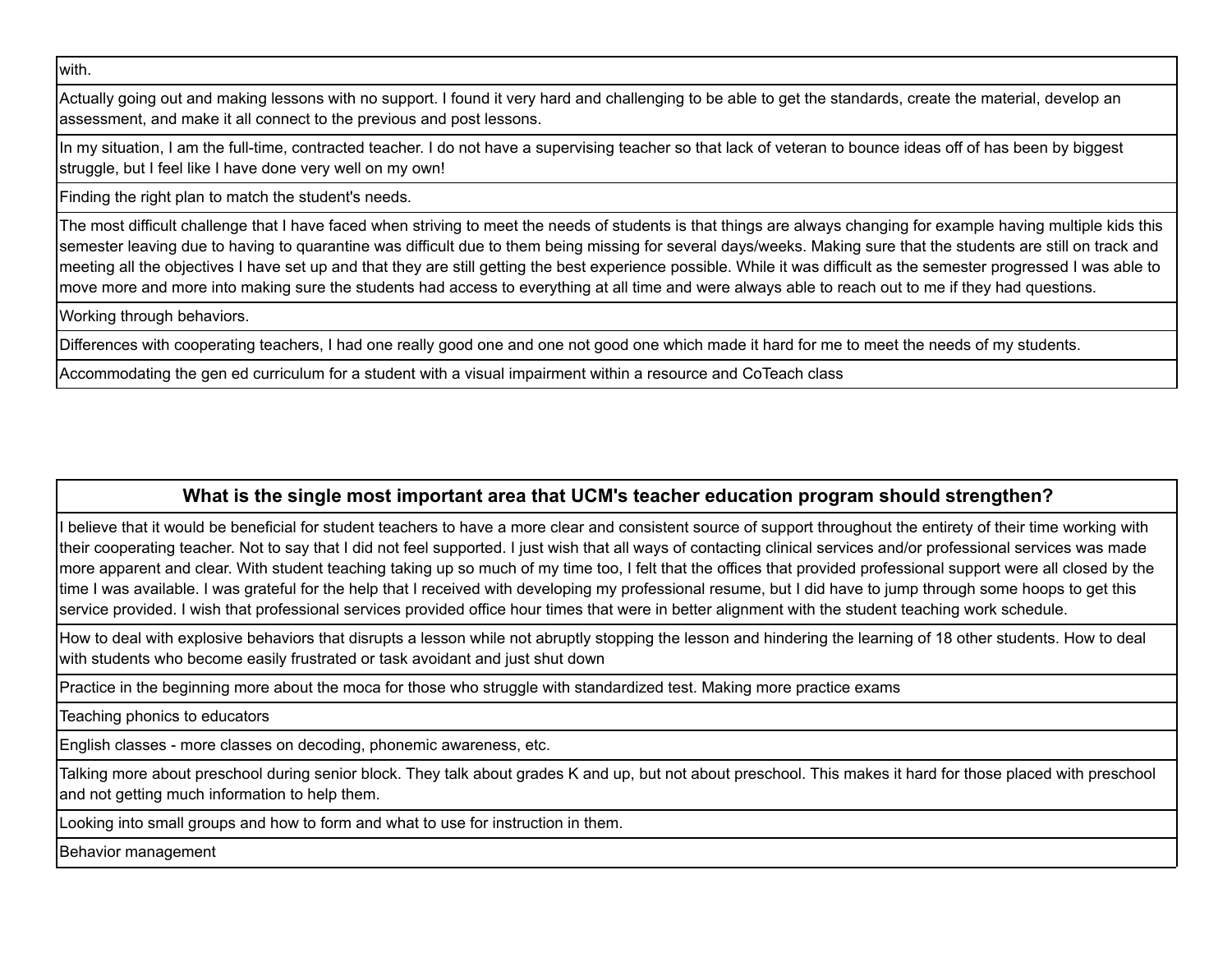Since I am an Early Childhood major I feel like the last few semesters in the block were geared more towards Elementary/Upper Elementary majors. I think it would have been more beneficial for me to be taught things such as phonics and introductory math in greater depth. This is because from Kindergarten to third grade these are things I will have to have a lot of knowledge on and I feel like I am still lacking in those areas and will have to make it up when I am being trained as a first year teacher.

Spending more time focusing on teaching phonics. Discuss more just how much goes into teaching outside of just the teaching. More examples of things you will do outside of the school day should be included and strategies to navigate all of them could be provided.

Instructional Strategies for students who may have IEP's and gifted learners.

How to keep track of grades/report cards.

When placing students in the field, UCM should work to better match student teachers with their schools.

Classroom management was one of my weakest areas up until my student teaching semester. I learned a lot from my classroom management class in senior block, but I felt like I could've used support in that area prior to my final year. Within classroom management, we learned a lot of strategies for many areas, but I could have used more support with small group management. It would be helpful to have tips for managing behavior within the small group, as well as what to do with students who are not in the small group at the time.

Knowledge of phonological awareness

Preparation for realistic everyday lesson planning.

personally would enjoy to see classroom management classes earlier within the program. We did not have our first classroom management class until senior year. I feel I would have benefited taking this class Junior year to practice during practicum lessons.

Classroom management

Classroom management, one class is not enough

I think that IEP's, HIPA, FERPA, and other legal terms should be talked about more. This is a big part of being a teacher.

Classroom management. We focused a lot on transitions and voice level but not those individual needs. We were not prepared for having to deal with 19 plus different behavior and emotional needs.

Classroom Management. This should not be something we wait until the last minute to learn about. The course is currently during the senior block. Many college students interact with classrooms before this whether observing or substitute teaching. This is a valuable skill that should have more emphasis.

UCM's teacher education program should strengthen their students in the area of lesson planning. So many times this semester I felt like I would try and plan and things would just end up not necessarily go as planned, which is okay. I felt like during my time at UCM, so many professors were strict about lesson planning and saying that principals everywhere require them, when in the experiences I've had they have never made that a requirement. I was a planner, so lesson plans were something I liked making, but I think going into depth with them for our course work wasn't preparing us to be flexible.

Classroom Management

Maybe more preparation for classroom management and behaviors. Watching videos over it and how to handle when behaviors get in the way of other students' learning.

I loved the class Exceptional Child and it really helped me understand different needs of students, I wish there was a part two that helped you read an IEP and find ways to implement that learning. I taught summer school and struggled to understand exactly what certain IEP portions meant in the General Classroom.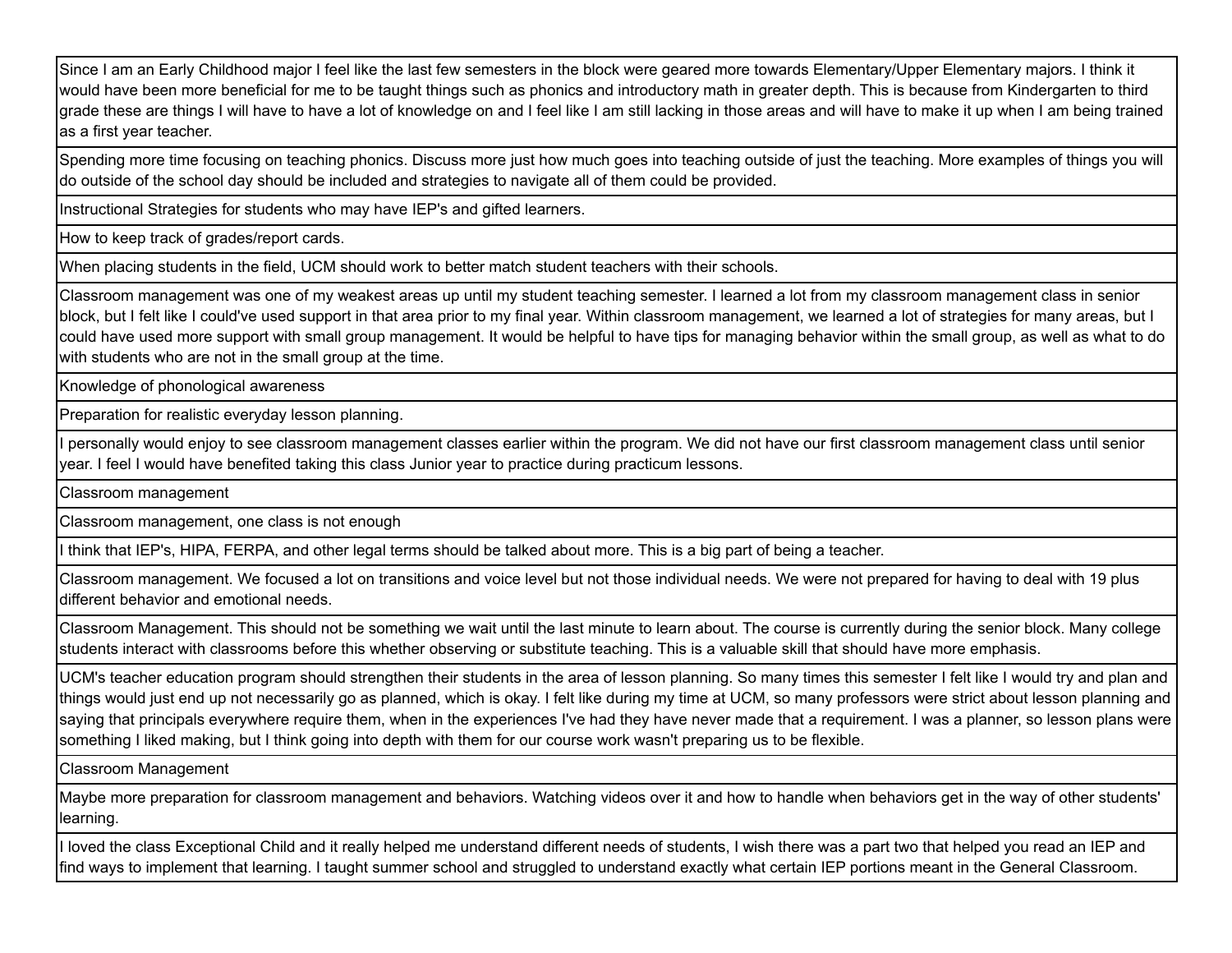Classroom management strategies and introducing those earlier than senior year if possible, even if just sprinkled into other education block classes. I learned so much from my Classroom Management course, but if I had that knowledge sooner and had been able to put it into practice in bits and pieces in junior block and beyond, I likely would have felt more confident going into student teaching. I had content, engagement and differentiation down coming into this, but my classroom management was still in progress.

Teach us more about data and how to read/collect it rather than writing lesson plans that we will not be using daily in our classroom. It would be nice to learn about curriculum implemented by schools rather than creating lessons that do not necessarily fit or align with our CT or schools curriculum.

Strategies for differentiation or classroom management

**Behaviors** 

I think the most important area the education program should strengthen is classroom management. There is one class that is focused on classroom management, but I think it would be beneficial to get more experience in that area.

Teaching of content area, I felt like when it came to managing the class and developing lesson plans was really well taught. But, I felt when I got into Student Teaching I had to teach myself while I was teaching.

Parent Communication

My only issue was that I lost observation hours from Covid. I think the biggest key to creating successful teachers is to just allow them time with students and in the classroom. Experience is the only way you can learn.

Getting out more in the classrooms and teaching, before student teaching. While there are some observations, before student teaching, I do not think students are prepared to teach, for that long of a time.

UCM's teacher education program needs to focus less on the textbook materials and more on real life examples. When a student asks me when they are supposed to do their homework because they work to support their family after school, I was not prepared to respond and be able to support this students needs. Or what to do when my students skip my class so that they can climb into the ceiling of the bathroom and do drugs because they are addicted because it is the only thing they see at home. But I can't kick them out of my class because it is the only thing they enjoy at school. Real life examples are not talked about in UCM's education program. Which left me feeling entirely unprepared and like I had let my students down when they came to me for advice and I didn't know what to tell them. The things that I have learned in the teacher program at UCM have never once been applicable in my time during student teaching.

Secondary behavior management

I think the UCM program should strengthen their program in the area of special needs. As I have stated before, I feel unsure about making modifications. I felt a little lost when I first entered student teaching.

I think that more effective communication, sometimes it seems like there is miscommunication between departments, coordinators, and students.

Being more realistic with students. The only professor that I had that was a current high school teacher was Mr. Prael. I think having current high school teachers come in would have been helpful because the way college students behave and high schoolers behave is completely different. High schoolers are more likely to not want to be there while college students are paying and choosing to be in class. Some college professors have been used to college age students and they don't tell or remember

Have clearer directions about what is expected for the Student Teacher Work Sample. As well as preparing students for student teachers. I felt like I didn't have all the information I needed at the end of last semester (the semester before student teaching)

Classroom management tools other than just forming relationships, yes the relationship piece is incredibly important but relationships do not stop kids from talking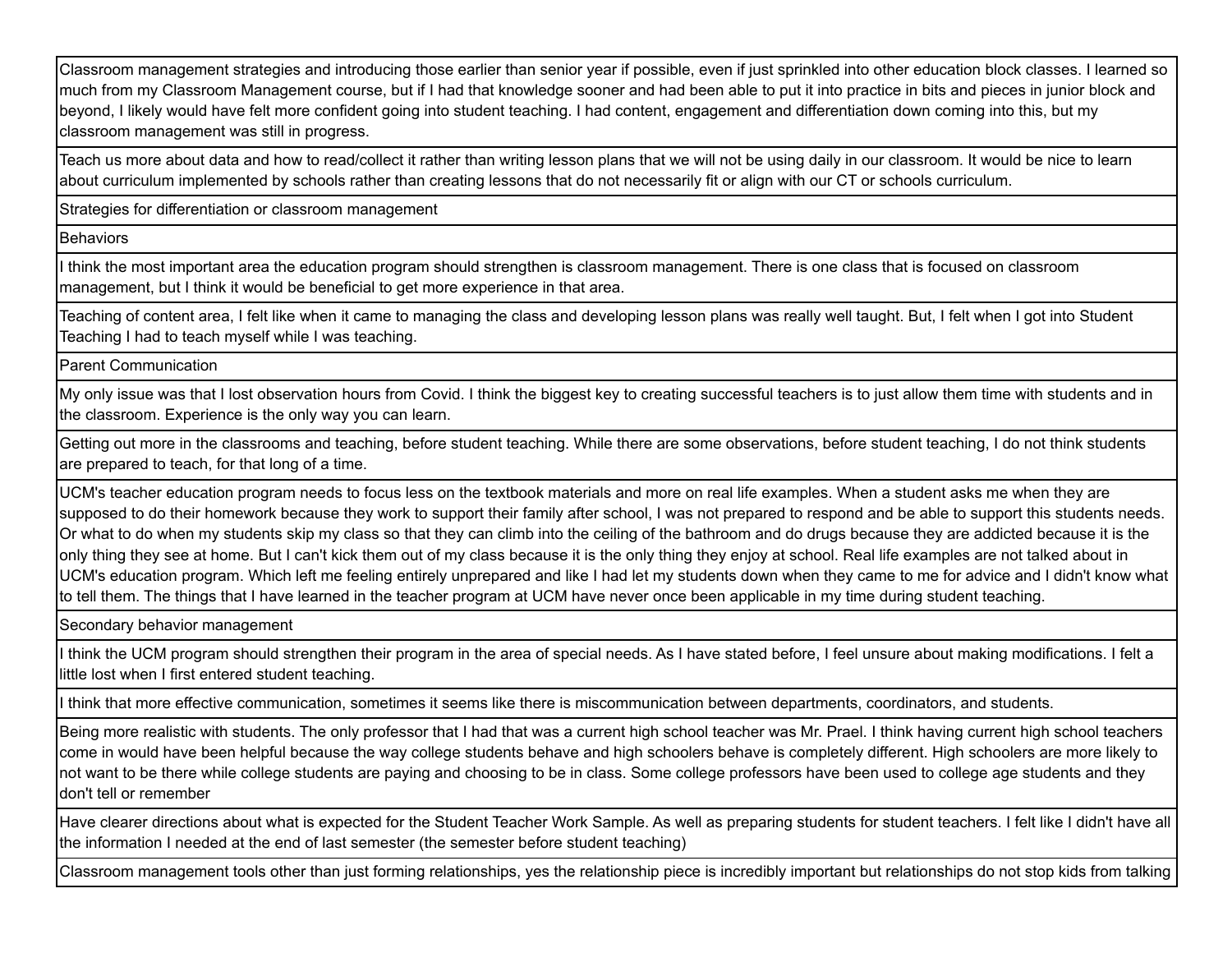while you are.

UCM should strengthen their amount of one-on-one mentor programs/on the job training with quality experienced teachers. I feel like I have learned significantly more crucial teaching skills from student teaching and my mentor than I did sitting in a classroom talking about teaching.

I want to see MORE on the job training and LESS sitting in a classroom talking about it.

Not lesson planning but being able to get the knowledge out of my head to the students. Going over different instructional strategies and practicing them didn't make teaching easier. I wasn't able to use these strategies if I don't know how to get the right content.

Teachers of all content areas need more experience in learning about and working with gifted children.

Better communication with University Supervisors.

The most important thing that UCM education program should strengthen is better preparing students for the certification exam due to the fact the first time I went into the exam I was not sure how to prepare and felt that none of my classes actually had prepared me for the exam. Preparing students for the examination will offer them the chance to have a better chance at passing the first time and also feeling more prepared when we go into the examination. I also feel more specific due dates for the STWS are important because supervisors and the university had different due dates so it is important to have both be the same because it makes their be less confusion during the process. I also feel that we need to look more at the technology side of teaching I did not feel that I was prepared in this area and did not know how to use every tool that I could use in the classroom. My school used Canvas and I had never used it before so look at some of the tools schools use would be useful to better prepare for student teaching.

**Communication** 

Not feeling prepared for the type of writing that needs to be done, specifically for student teaching

Giving more opportunities for field experience

# **What characteristics of a school are important to you in making a decision to accept a job offer?**

The school characteristics that I am looking for when I am considering a job offer is that the school has a good balance of support and willingness to offer teacher independence/freedom. I want to know that I won't feel stranded or alone if ever I am in a situation that I need assistance. I also want to feel like I can express my own teaching philosophy and content in my classroom within the guidelines set by school standards.

Some characteristics of a school that are important to me in making a decision to accept a job offer are structure, grade level teamwork and collaboration, organization, high expectations for teachers and students, administration supporting teachers, and a positive teacher-student relationships.

Want to include families in their childs learning

Want to put students first and their education

To push their students to their best ability in school

Having that community feel with the teachers and having that close bond.

Strong community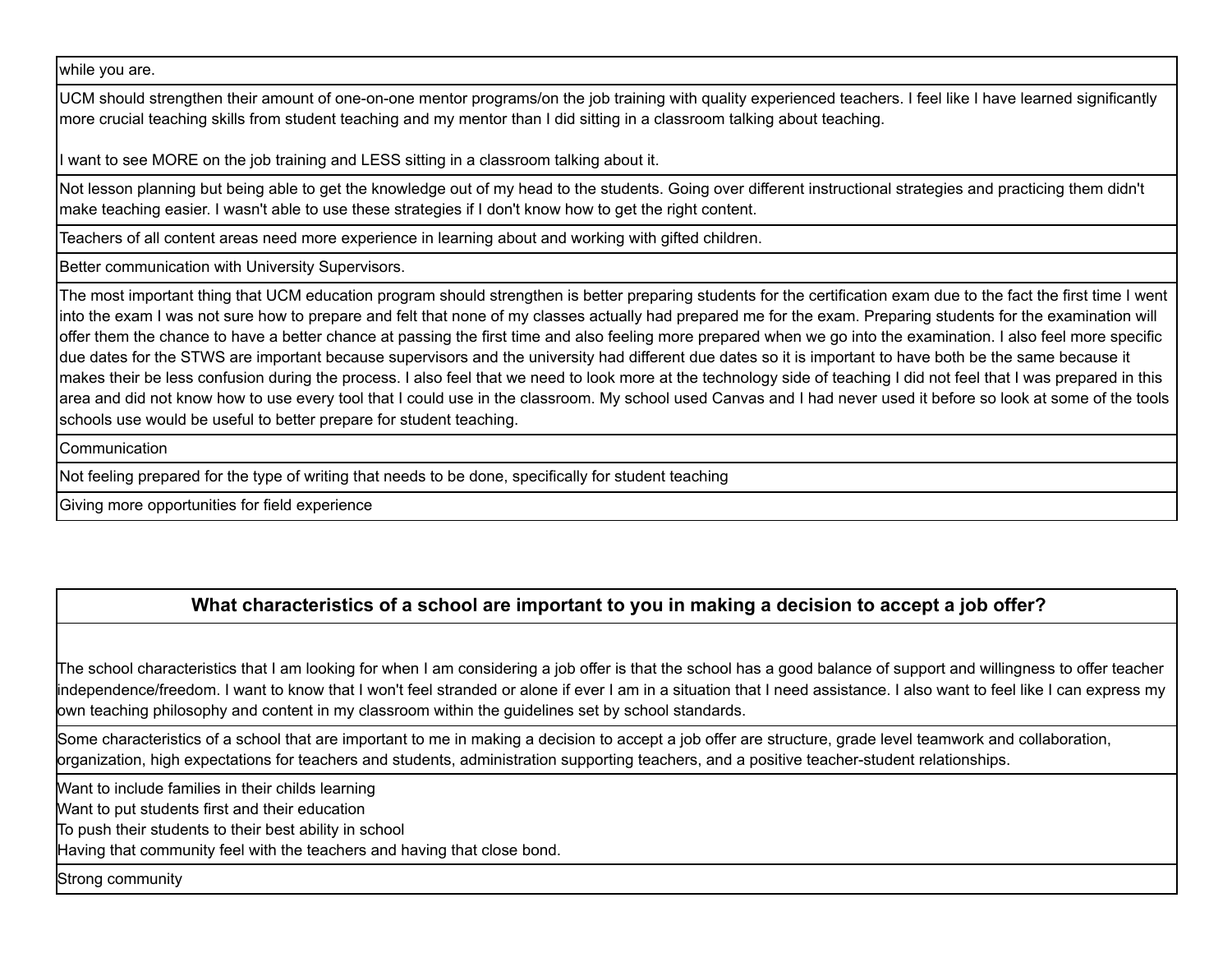Behavior programs, curriculum, and the school environment.

Strong sense of community and willing to listen and respond to the needs of teachers and other staff.

The positive atmosphere of the school.

communication, hard working and how they help first year teachers.

The community of the school, the principal, the willingness of help and kindness throughout the school, curriculum, etc.

School is valued and supported by the community.

The most important characteristic I look for when picking a school to work for is the student demographics they serve. For example I would love to work in a building that serves students of need like a Title 1 building or a building around an area that has rough family lives.

A school that has the same values as you, and their students are their main priority.

A comfortable and welcoming environment and teachers who want to collaborate and who are willing to work as a team with everyone in the school. If I feel the positivity from everyone, I know I will enjoy working in that school. I can't work in a hostile/negative work environment.

New teacher support

-Help from Administration.

-Great grade level teams who work together for lesson planning.

-Positive working and teaching environment.

-Schools that have a great amount of diversity amongst the staff.

PLC, curriculum support, administration support.

Distance, size of the district, and school culture (i.e. view on diversity)

Collaboration, teacher support, resource availability, proximity to home, size/number of students per class

Strong support system and sense of community

Administration that supports their teachers and has their backs. As well as working on a team that supports each other and builds on each others strengths.

Supportive Team

Positive environment, open communication with staff and growth mindset.

Supportive and collaborative community among staff, student driven learning, administrators that support their teachers and students, good communication among staff and across grade level teams, diversity among staff and students, sense of belonging

How they view students is what I tend to look for. Is it student centered? Do learners learn how to take accountability for their learning and behaviors? These are questions that I ask myself since I believe that if students are help accountable for their learning/ behavior instruction tend to be student centered and students learn the importance of Intrinsic motivation. Not to mention that students should be given choices.

Acceptance, somewhere where you can be yourself. A no judgement zone from the staff. Somewhere where teachers feel valued and appreciated.

It is important to me that there are at least two teachers per grade level. I think it is important to be able to collaborate with others about goals for the grade. It helps you gain ideas and have more insight.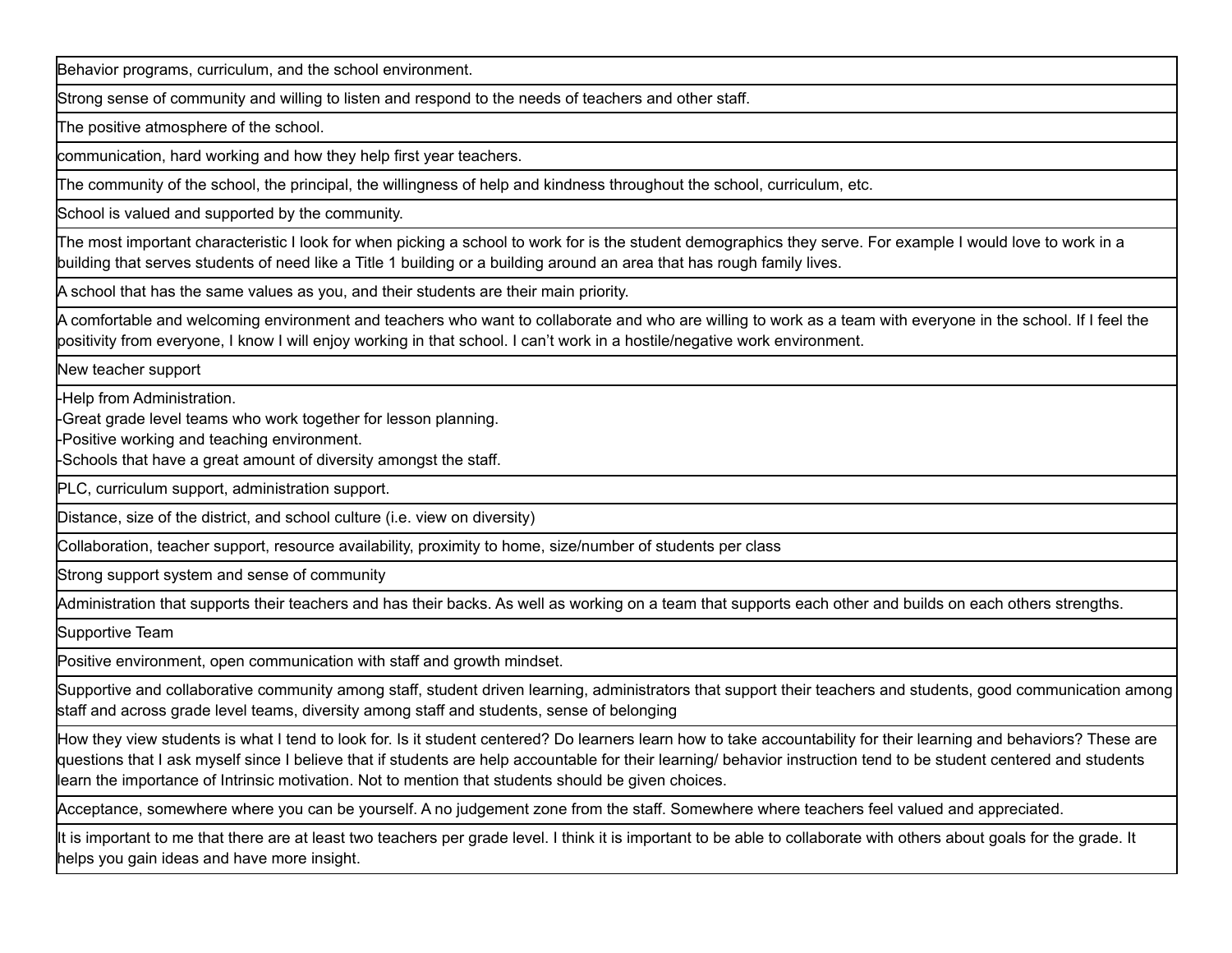Characteristics that are important to me are honesty, passion, ambitious, and positive.

Location, Diversity/Inclusivity, Student : Teacher ratio, Pay/Benefits

The community feel and how they help first year teachers

The building culture is vital, it is all about finding a place that has a family atmosphere and puts people first.

Professional development available to new teachers, observation opportunities, staff open to questions and mentorship, family and community events, and administration support.

Environment created by our administration. Feeling supported and not shamed for not knowing something yet.

The school's positive environment and focus on students

Welcoming staff, encouraging and accepting

The characteristics that are important to me are a supportive staff and a positive environment. This is important to me because I would like to be able to collaborate with the staff if I have any concerns or ideas for student learning. A positive environment is important to me because I want to feel comfortable and excited every day for my students. Students will feel loved, cared for, and dedicated to their learning.

# of people in the department, beliefs/morals, school size, class size, and professional development/ staff support

Supporting their teachers and not the parents.

In deciding whether or not I wanted to work in the Raytown District, I loved that they were so honest with me about the issues they have in their school, but I also saw genuine admiration and care for fellow faculty as well as the students and that is the main reason I am going into education; for the kids.

Size of school, location, grading system, schools mission, and what curriculum they use to help students teach.

The collaboration between teachers and the environment that is created within the faculty and students.

active involvement from administrators

If I am being honest, I am not sure. As of now, I would be willing to work at any school district. I care about my students, and I want to see all students succeed.

Student needs are the most important and effective teamwork to achieve this is key. Sometimes there are a clash between teachers and administrators that make it seem like they strive for different things that aren't what the students need.

Forward thinking administration, friendly staff, younger staff, and freedom with curriculum.

would look for a school that is also a diverse community. I am also going to look for a school that has opportunity for professional growth. I will look for a school that provides teachers with a support system for their educational / professional growth, but also resources for mental health.

Location

Collaborative school environment, emphasis on students and their needs, and a school that realizes that while I love my job, it is a job and I am not a martyr.

1. Competitive Pay

2. Established support system for teachers and students (GOOD ADMIN!)

3. Accessibility- (Close to my home community/short commute)

Positive staff environment, and freedom in my classroom.